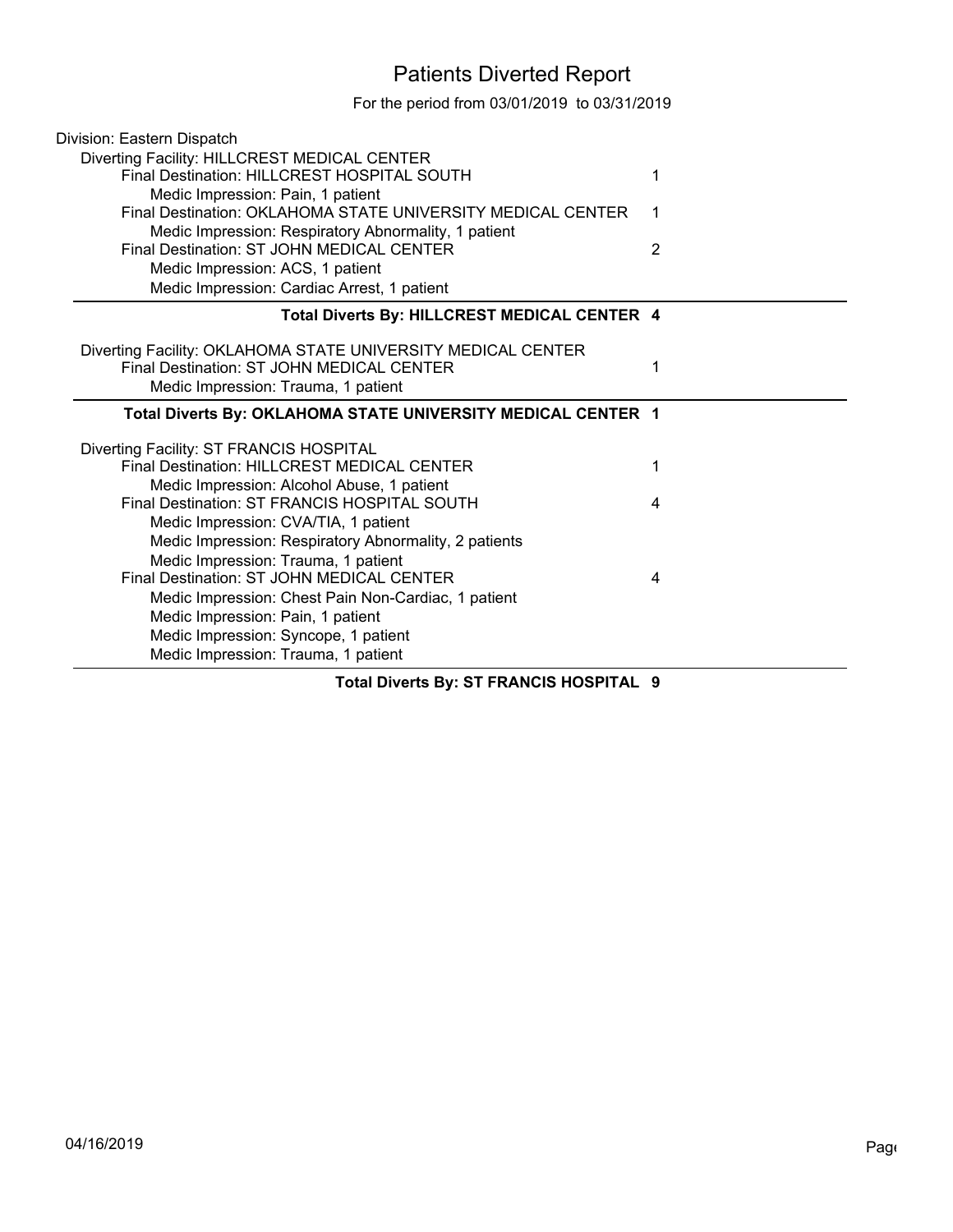| Division: Western Dispatch                                                                    |                |
|-----------------------------------------------------------------------------------------------|----------------|
| Diverting Facility: INTEGRIS BAPTIST MEDICAL CENTER                                           |                |
| <b>Final Destination: INTEGRIS DEACONESS</b>                                                  | 5              |
| Medic Impression: Altered Mental Status, 1 patient                                            |                |
| Medic Impression: Dizziness, 1 patient                                                        |                |
| Medic Impression: Pain, 1 patient                                                             |                |
| Medic Impression: Respiratory Abnormality, 1 patient                                          |                |
| Medic Impression: Trauma, 1 patient                                                           |                |
| Final Destination: INTEGRIS SOUTHWEST MEDICAL CEN                                             | 1              |
| Medic Impression: Hemorrhage, 1 patient                                                       |                |
| Final Destination: MERCY HOSPITAL - OKLAHOMA CITY                                             | 1              |
| Medic Impression: Psychosis, 1 patient                                                        |                |
| Final Destination: OKLAHOMA HEART HOSPITAL NORTH                                              | 1              |
| Medic Impression: Respiratory Abnormality, 1 patient                                          |                |
| Total Diverts By: INTEGRIS BAPTIST MEDICAL CENTER 8                                           |                |
|                                                                                               |                |
| Diverting Facility: INTEGRIS SOUTHWEST MEDICAL CEN                                            |                |
| <b>Final Destination: INTEGRIS DEACONESS</b>                                                  | $\overline{2}$ |
| Medic Impression: Chest Pain Non-Cardiac, 1 patient                                           |                |
| Medic Impression: Chronic Airway Obstruction, 1 patient                                       |                |
| Final Destination: OU MEDICAL CENTER                                                          | 1              |
| Medic Impression: Hemorrhage, 1 patient                                                       |                |
| Final Destination: SSM HEALTH ST ANTHONY HOSPITAL                                             | 3              |
| Medic Impression: Alcohol Abuse, 1 patient                                                    |                |
| Medic Impression: Fever, 1 patient                                                            |                |
| Medic Impression: Pain, 1 patient                                                             |                |
| Final Destination: ST. ANTHONY HEALTHPLEX SOUTH                                               | $\overline{c}$ |
| Medic Impression: Abdominal Pain, 1 patient                                                   |                |
|                                                                                               |                |
| Medic Impression: Trauma, 1 patient                                                           |                |
| Total Diverts By: INTEGRIS SOUTHWEST MEDICAL CEN 8                                            |                |
|                                                                                               |                |
| Diverting Facility: MERCY HOSPITAL - OKLAHOMA CITY                                            |                |
| Final Destination: INTEGRIS BAPTIST MEDICAL CENTER                                            | 7              |
| Medic Impression: Altered Mental Status, 1 patient                                            |                |
| Medic Impression: Fever, 1 patient                                                            |                |
| Medic Impression: Injury, 1 patient                                                           |                |
| Medic Impression: Nausea/Vomiting, 1 patient                                                  |                |
| Medic Impression: Pain, 1 patient                                                             |                |
| Medic Impression: Swelling Of Limb, 1 patient                                                 |                |
| Medic Impression: Trauma, 1 patient                                                           |                |
| <b>Final Destination: INTEGRIS DEACONESS</b>                                                  | 1              |
| Medic Impression: Septic Shock, 1 patient                                                     |                |
| Final Destination: OKLAHOMA HEART HOSPITAL NORTH                                              | 2              |
| Medic Impression: Syncope, 2 patients                                                         |                |
| Final Destination: SSM HEALTH ST ANTHONY HOSPITAL                                             | $\overline{2}$ |
| Medic Impression: Hypertension, 1 patient                                                     |                |
| Medic Impression: Injury, 1 patient                                                           |                |
| Total Diverts By: MERCY HOSPITAL - OKLAHOMA CITY 12                                           |                |
|                                                                                               |                |
| Diverting Facility: NORMAN REGIONAL HEALTHPLEX<br>Final Destination: NORMAN REGIONAL HOSPITAL | 4              |
| Medic Impression: ACS, 1 patient                                                              |                |
| Medic Impression: Angina, 1 patient                                                           |                |
| Medic Impression: Fever, 1 patient                                                            |                |
| Medic Impression: Pain, 1 patient                                                             |                |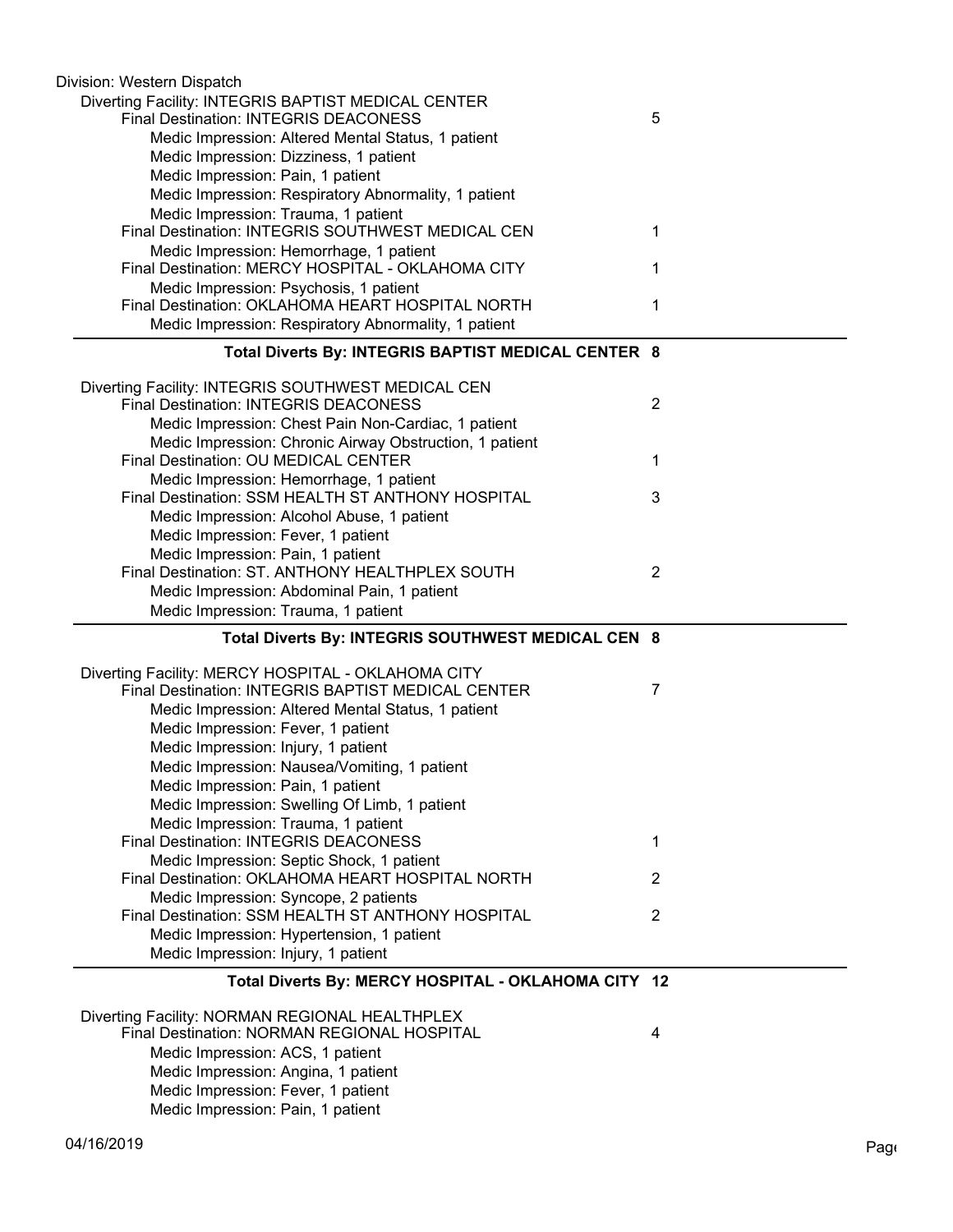| Total Diverts By: NORMAN REGIONAL HEALTHPLEX 4                                                                                                          |                |
|---------------------------------------------------------------------------------------------------------------------------------------------------------|----------------|
| Diverting Facility: NORMAN REGIONAL HOSPITAL<br>Final Destination: NORMAN REGIONAL HEALTHPLEX<br>Medic Impression: Trauma, 1 patient                    | 1              |
| Total Diverts By: NORMAN REGIONAL HOSPITAL 1                                                                                                            |                |
| Diverting Facility: OKLAHOMA HEART HOSPITAL NORTH<br>Final Destination: INTEGRIS BAPTIST MEDICAL CENTER<br>Medic Impression: ACS, 1 patient             | $\overline{2}$ |
| Medic Impression: Chest Pain Non-Cardiac, 1 patient<br>Final Destination: INTEGRIS HEALTH EDMOND                                                        | 1              |
| Medic Impression: Chest Pain Non-Cardiac, 1 patient<br>Final Destination: MERCY HOSPITAL - OKLAHOMA CITY<br>Medic Impression: Cardiac Arrest, 1 patient | 3              |
| Medic Impression: Dizziness, 1 patient<br>Medic Impression: Syncope, 1 patient                                                                          |                |
| Total Diverts By: OKLAHOMA HEART HOSPITAL NORTH 6                                                                                                       |                |
| Diverting Facility: OU MEDICAL CENTER                                                                                                                   |                |
| Final Destination: INTEGRIS BAPTIST MEDICAL CENTER                                                                                                      | 4              |
| Medic Impression: Abdominal Pain, 1 patient<br>Medic Impression: Hemorrhage, 1 patient                                                                  |                |
| Medic Impression: Trauma, 2 patients                                                                                                                    |                |
| <b>Final Destination: INTEGRIS DEACONESS</b>                                                                                                            | $\overline{2}$ |
| Medic Impression: Pain, 2 patients                                                                                                                      |                |
| Final Destination: INTEGRIS SOUTHWEST MEDICAL CEN                                                                                                       | 4              |
| Medic Impression: ACS, 1 patient                                                                                                                        |                |
| Medic Impression: Hemorrhage, 1 patient                                                                                                                 |                |
| Medic Impression: Respiratory Abnormality, 1 patient                                                                                                    |                |
| Medic Impression: Seizures, 1 patient                                                                                                                   |                |
| Final Destination: NORMAN REGIONAL HOSPITAL                                                                                                             | 1              |
| Medic Impression: Pain, 1 patient                                                                                                                       |                |
| Final Destination: OKLAHOMA HEART HOSPITAL SOUTH                                                                                                        | 1              |
| Medic Impression: Chest Pain Non-Cardiac, 1 patient<br>Final Destination: OU MEDICAL CENTER EDMOND                                                      | 2              |
| Medic Impression: Altered Mental Status, 1 patient                                                                                                      |                |
| Medic Impression: Trauma, 1 patient                                                                                                                     |                |
| Final Destination: SSM HEALTH ST ANTHONY HOSPITAL                                                                                                       | 8              |
| Medic Impression: Abdominal Pain, 1 patient                                                                                                             |                |
| Medic Impression: Cardiac Arrest, 1 patient                                                                                                             |                |
| Medic Impression: Chest Pain Non-Cardiac, 1 patient                                                                                                     |                |
| Medic Impression: Injury, 1 patient                                                                                                                     |                |
| Medic Impression: Nausea/Vomiting, 1 patient                                                                                                            |                |
| Medic Impression: Pain, 1 patient                                                                                                                       |                |
| Medic Impression: Respiratory Abnormality, 1 patient                                                                                                    |                |
| Medic Impression: Trauma, 1 patient                                                                                                                     |                |
| Total Diverts By: OU MEDICAL CENTER 22                                                                                                                  |                |

| Diverting Facility: SSM HEALTH ST ANTHONY HOSPITAL                  |  |
|---------------------------------------------------------------------|--|
| Final Destination: INTEGRIS BAPTIST MEDICAL CENTER                  |  |
| Medic Impression: Nausea/Vomiting, 1 patient                        |  |
| Final Destination: INTEGRIS DEACONESS                               |  |
| Medic Impression: Poisoning By Drug Or Medical Substance, 1 patient |  |
|                                                                     |  |
| Final Destination: OU MEDICAL CENTER                                |  |